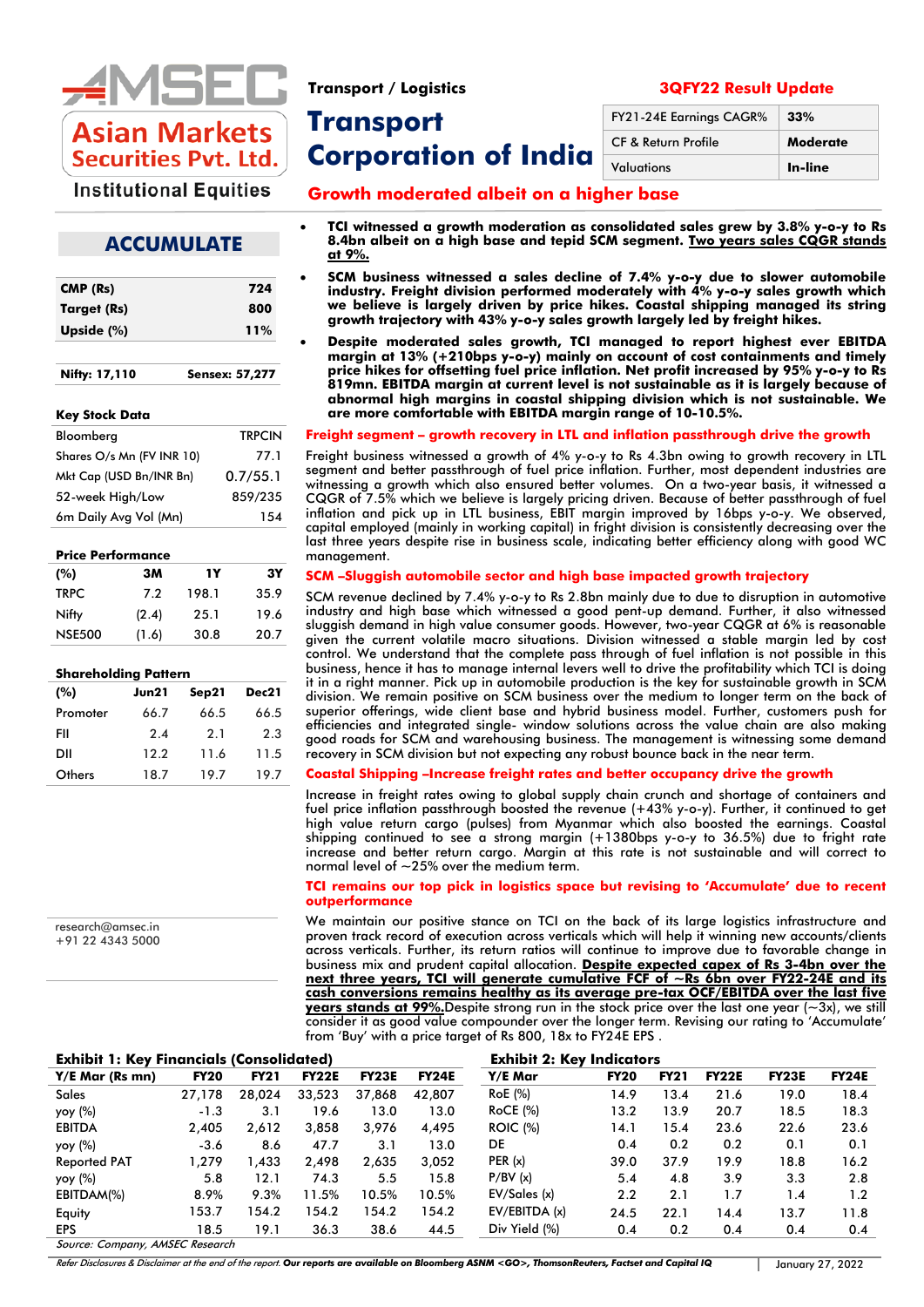

# **Earnings call KTA**

# **Freight Division**

- Freight division witnessed a good demand in Oct'21 w.r.t. inventory stocking for festivals but industrial activities slowed down in Nov'21 and recovered a bit in Dec'21.
- Margin in freight business increased due to 1) better utilization (load factor) 2) mix change and 3) new contracts. Further, base quarter margin impacted due to adverse mix change.
- FTL & LTL ratio is improving and it should cross 66%/34% by end of current fiscal.

#### **SCM Division**

- SCM impacted due to disruption in automotive industry and high base which witnessed a good pent-up demand. Further, it also witnessed sluggish demand in high value consumer goods.
- The management is witnessing demand recovery in SCM division.

# **Coastal Shipping division**

- Coastal shipping division continued to ride high on increasing freight rates and higher return cargo from Myanmar (as import of Pulses continued). Freight rates witnessed an increase of 20-22% on western coasts.
- Ships and container prices remain extremely high (3-4x higher) and as a result it has differed capex plan for coastal shipping division.
- Coastal shipping business had two dry docks in Q3FY22 and two more dry docks will happen in Q4FY22. However, due to better pricing scenario, dry docking will not have material impact on margins.
- In FY22, it will have two more dry docks so TCI will have more ships for businesses.

# **JV & Associates**

- 9MFY22 performance: TCI CONCOR, TCI Cold chain and Transystem revenue grew by -7.5%/79%/53% y-o-y respectively.
- Better growth in Transystem is on the back of strong performance delivery by the anchor client (Toyota Kirloskar).

#### **General business and guidance**

- Reduced borrowings from Rs 2.3bn in FY21 to Rs 0.5bn mainly through internal accruals. Large part of debt repayment happened in coastal shipping division.
- Overall, it is witnessing a bit slowdown in demand but the management is maintaining the revenue/net profit growth guidance of 18-20%/35-40% in FY22.
- Consumer discretionary categories like apparel, white goods are witnessing a slowdown.
- Incurred capex of Rs 189mn in 9MFY22. Capex intensity in FY22 will be soft and Q4FY22 will see Rs 120-150mn capex.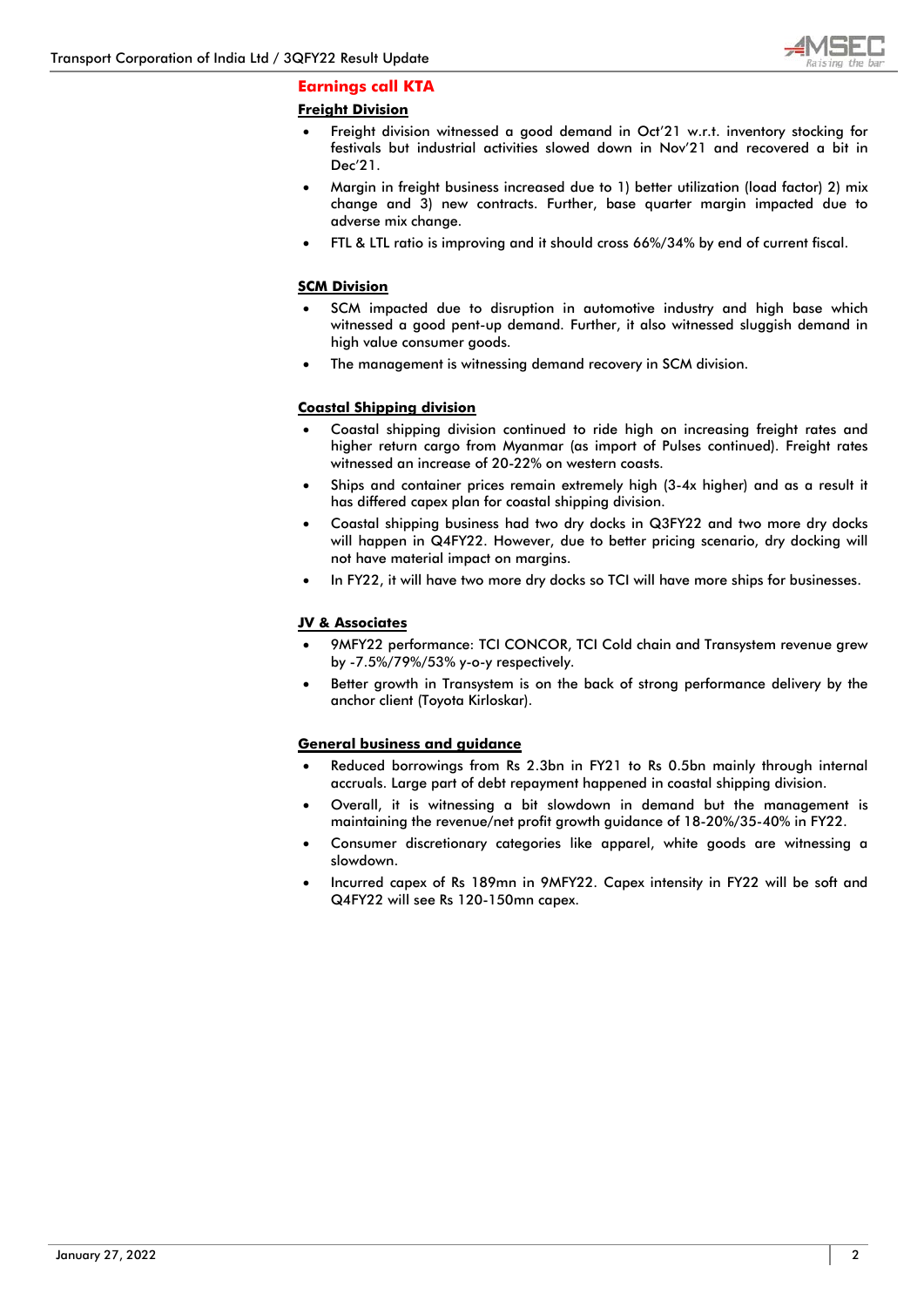# **Exhibit 3: 3QFY22 Quarterly Financials (Consolidated)**

| <b>Particulars (Rs. mn)</b>      | Q3FY21  | <b>Q4FY21</b> | Q1FY22  | <b>Q2FY22</b> | <b>Q3FY22</b> | $y - o - y$<br>change | $q - o - q$<br>change | <b>9MFY22</b> | <b>9MFY21</b> | $y - o - y$<br>change |
|----------------------------------|---------|---------------|---------|---------------|---------------|-----------------------|-----------------------|---------------|---------------|-----------------------|
| <b>Income from operations</b>    | 8,070.9 | 8,926.9       | 6,961.3 | 8,251.4       | 8,376.8       | 3.8%                  | 1.5%                  | 23,589.5      | 19,097.0      | 23.5%                 |
| Less: Expenditures               | 14.3%   | 33.7%         |         | 9.8%          | 8.9%          |                       |                       |               |               |                       |
| <b>Operating cost</b>            | 6,601.9 | 7,295.3       | 5,609.3 | 6,542.0       | 6,575.4       | $-0.4%$               | 0.5%                  | 18,726.7      | 15,677.1      | 19.5%                 |
| Staff cost                       | 373.1   | 439.9         | 412.5   | 411.5         | 436.7         | 17.0%                 | 6.1%                  | 1,260.7       | 1,015.0       | 24.2%                 |
| Other cost                       | 298.8   | 305.4         | 182.0   | 252.8         | 272.9         | $-8.7%$               | 8.0%                  | 707.7         | 679.0         | 4.2%                  |
| <b>EBITDA</b>                    | 797.1   | 886.3         | 757.5   | 1,045.1       | 1,091.8       | 37.0%                 | 4.5%                  | 2,894.4       | 1,725.9       | 67.7%                 |
| Other Income                     | 45.9    | 112.8         | 40.8    | 29.2          | 53.2          | 15.9%                 | 82.2%                 | 123.2         | 141.9         | $-13.2%$              |
| Depreciation                     | 232.8   | 280.3         | 247.3   | 256.4         | 255.2         | 9.6%                  | $-0.5%$               | 758.9         | 647.8         | 17.2%                 |
| <b>EBIT</b>                      | 610.2   | 718.8         | 551.0   | 817.9         | 889.8         | 45.8%                 | 8.8%                  | 2,258.7       | 1,220.0       | 85.1%                 |
| Interest                         | 63.3    | 60.9          | 47.1    | 32.9          | 25.9          | $-59.1%$              | $-21.3%$              | 105.9         | 206.1         | $-48.6%$              |
| <b>Profit Before Tax</b>         | 546.9   | 657.9         | 503.9   | 785.0         | 863.9         | 58.0%                 | 10.1%                 | 2,152.8       | 1,013.9       | 112.3%                |
| Tax                              | 65.2    | 80.7          | 63.8    | 96.2          | 108.0         | 65.6%                 | 12.3%                 | 268.0         | 157.6         | 70.1%                 |
| <b>Profit after Tax</b>          | 481.7   | 577.2         | 440.1   | 688.8         | 755.9         | 56.9%                 | 9.7%                  | 1,884.8       | 856.3         | 120.1%                |
| <b>Extraordinary items</b>       | (104.3) | (26.3)        |         |               |               | <b>NA</b>             | <b>NA</b>             |               | (104.3)       | <b>NA</b>             |
| <b>Net Profit</b>                | 377.4   | 550.9         | 440.1   | 688.8         | 755.9         | 100.3%                | 9.7%                  | 1,884.8       | 752.0         | 150.6%                |
| share in profits                 | 51.9    | 104.1         | 34.6    | 72.8          | 72.2          | 39.1%                 | $-0.8%$               | 179.6         | 97.2          | 84.8%                 |
| Minority Int                     | 10.9    | 8.9           | 6.0     | 7.5           | 8.8           | $-19.3%$              | 17.3%                 | 22.3          | 24.0          | $-7.1%$               |
| <b>Net Profit</b>                | 418.4   | 646.1         | 468.7   | 754.1         | 819.3         | 95.8%                 | 8.6%                  | 2,042.1       | 825.2         | 147.5%                |
| <b>EPS</b>                       | 5.4     | 8.4           | 6.1     | 9.8           | 10.7          | 95.8%                 | 8.6%                  | 26.6          | 10.7          | 147.5%                |
| <b>Operating Matrix</b>          |         |               |         |               |               | bps                   | bps                   |               |               | bps                   |
| <b>Operating cost/Sales</b>      | 81.8%   | 81.7%         | 80.6%   | 79.3%         | 78.5%         | $-330$                | $-79$                 | 79.4%         | 82.1%         | $-271$                |
| Staff cost/Sales                 | 4.6%    | 4.9%          | 5.9%    | 5.0%          | 5.2%          | 59                    | 23                    | 5.3%          | 5.3%          | 3                     |
| Others/Sales                     | 3.7%    | 3.4%          | 2.6%    | 3.1%          | 3.3%          | $-44$                 | 19                    | 3.0%          | 3.6%          | $-56$                 |
| <b>EBITDA Margin</b>             | 9.9%    | 9.9%          | 10.9%   | 12.7%         | 13.0%         | 316                   | 37                    | 12.3%         | 9.0%          | 323                   |
| Net Margin                       | 5.2%    | 7.2%          | 6.7%    | 9.1%          | 9.8%          | 460                   | 64                    | 8.7%          | 4.3%          | 434                   |
| <b>ETR</b>                       | 11.9%   | 12.3%         | 12.7%   | 12.3%         | 12.5%         | 58                    | 25                    | 12.4%         | 15.5%         | $-310$                |
| Source: Company, AMSEC Research, |         |               |         |               |               |                       |                       |               |               |                       |

**Exhibit5: 3QFY22 Segmental Highlights (Consolidated)**

| <b>Particulars</b>      | Q3FY21    | <b>Q4FY21</b> | Q1FY22  | <b>Q2FY22</b> | Q3FY22  | у-о-у<br>change | $q - o - q$<br>change | <b>9MFY22</b> | <b>9MFY21</b> | $y$ -o-y<br>change |
|-------------------------|-----------|---------------|---------|---------------|---------|-----------------|-----------------------|---------------|---------------|--------------------|
| Revenue (Rs mn)         |           |               |         |               |         |                 |                       |               |               |                    |
| Freight                 | 4,149.0   | 4,762.9       | 3,646.7 | 4,127.9       | 4,323.1 | 4.2%            | 13.2%                 | 12,097.7      | 10,022.3      | 20.7%              |
| <b>SCM</b>              | 3,011.3   | 3,041.4       | 2,262.6 | 2,843.3       | 2,787.9 | $-7.4%$         | 25.7%                 | 7,893.8       | 6,696.8       | 17.9%              |
| <b>Coastal Shipping</b> | 1,037.6   | 1,301.0       | 1,149.7 | 1,342.2       | 1,479.1 | 42.6%           | 16.7%                 | 3,971.0       | 2,651.8       | 49.7%              |
| Wind                    | 2.6       | 5.3           | 15.0    | 20.8          | 5.5     | 111.5%          | 38.7%                 | 41.3          |               |                    |
| Others/inter segment    | (129.6)   | (183.7)       | (112.7) | (82.8)        | (218.8) | 68.8%           | $-26.5%$              | (414.3)       | (273.9)       | 51.3%              |
| Total                   | 8,070.9   | 8,926.9       | 6,961.3 | 8,251.4       | 8,376.8 | 3.8%            | 18.5%                 | 23,589.5      | 19,097.0      | 23.5%              |
| EBIT (Rs mn)            |           |               |         |               |         |                 |                       |               |               |                    |
| Freight                 | 173.4     | 189.6         | 126.9   | 162.1         | 187.5   | 8.1%            | 15.7%                 | 476.5         | 333.9         | 42.7%              |
| <b>SCM</b>              | 200.3     | 208.9         | 120.7   | 166.3         | 166.8   | $-16.7%$        | 0.3%                  | 453.8         | 398.4         | 13.9%              |
| <b>Coastal Shipping</b> | 234.9     | 305.5         | 293.3   | 480.0         | 539.5   | 129.7%          | 12.4%                 | 1,312.8       | 430.0         | 205.3%             |
| Wind                    | (3.3)     | (0.7)         | 9.8     | 15.4          | 15.4    | $-566.7%$       | 0.0%                  | 40.6          | 15.2          | 167.1%             |
| Total                   | 605.3     | 703.3         | 550.7   | 823.8         | 909.2   | 50.2%           | 10.4%                 | 2,283.7       | 1,177.5       | 93.9%              |
| EBIT %                  |           |               |         |               |         | bps             | bps                   |               |               |                    |
| Transport               | 4.2%      | 4.0%          | 3.5%    | 3.9%          | 4.3%    | 16              | 41                    | 3.9%          | 3.3%          | 61                 |
| <b>SCM</b>              | 6.7%      | 6.9%          | 5.3%    | 5.8%          | 6.0%    | (67)            | 13                    | 5.7%          | 5.9%          | (20)               |
| <b>Coastal Shipping</b> | 22.6%     | 23.5%         | 25.5%   | 35.8%         | 36.5%   | 1,384           | 71                    | 33.1%         | 16.2%         | 1,684              |
| Wind                    | $-126.9%$ | $-13.2%$      | 65.3%   | 74.0%         | 280.0%  | 40,692          | 20,596                | 98.3%         |               |                    |
| Total                   | 7.5%      | 7.9%          | 7.9%    | 10.0%         | 10.9%   | 335             | 87                    | 9.7%          | 6.2%          | 352                |

Source: Company, AMSEC Research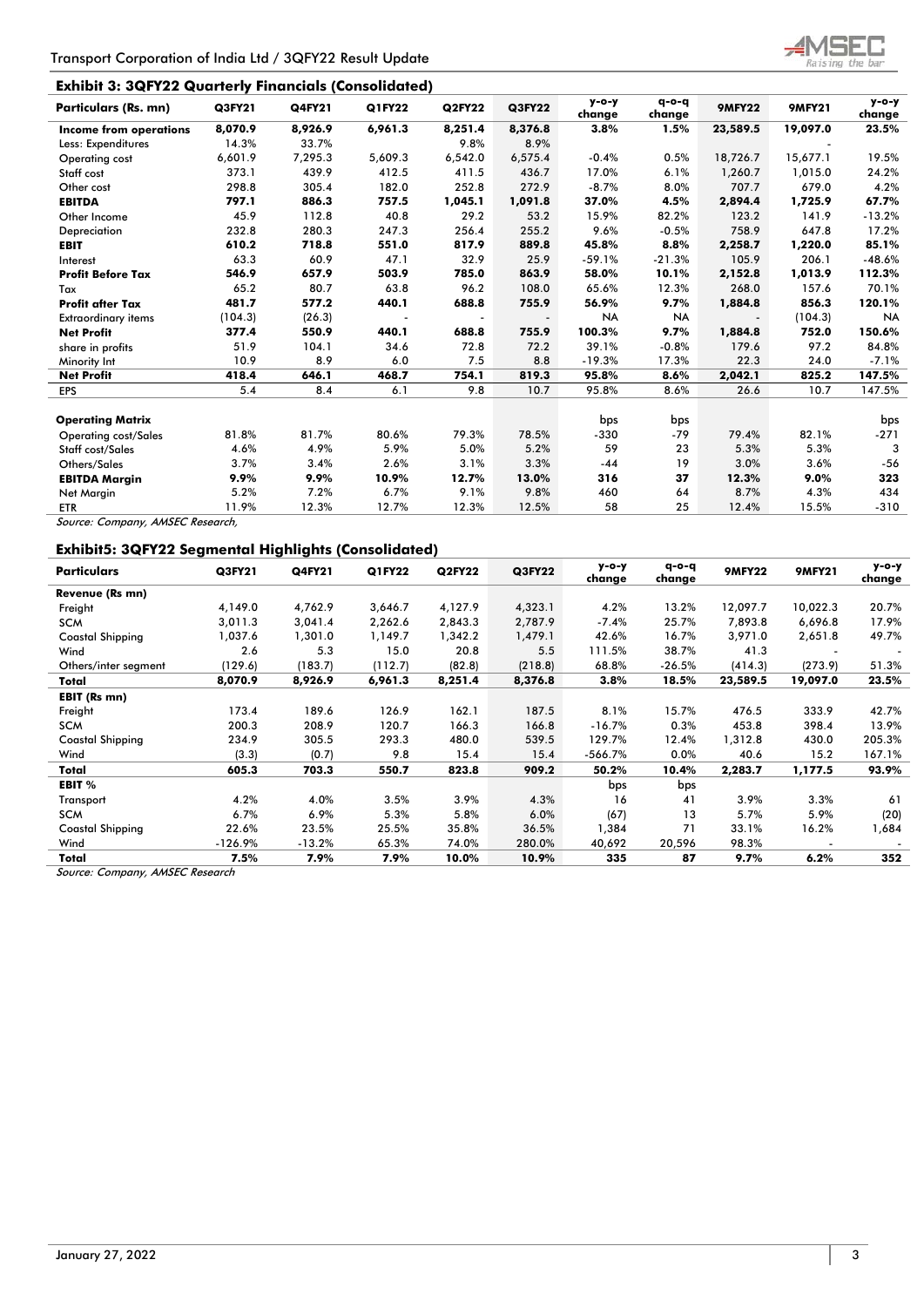# **Financials (Consolidated) (Rs mn)**



| <b>Profit and Loss Account</b> |             |             |              |              |              |  |  |  |  |  |  |
|--------------------------------|-------------|-------------|--------------|--------------|--------------|--|--|--|--|--|--|
| Y/E (Mar)                      | <b>FY20</b> | <b>FY21</b> | <b>FY22E</b> | <b>FY23E</b> | <b>FY24E</b> |  |  |  |  |  |  |
| <b>Operating Income</b>        | 27,178      | 28,024      | 33,523       | 37,868       | 42,807       |  |  |  |  |  |  |
| Less:                          |             |             |              |              |              |  |  |  |  |  |  |
| Operating expenses             | 22,143      | 22,972      | 26,986       | 30,862       | 34,888       |  |  |  |  |  |  |
| Staff expenses                 | 1,572       | 1.455       | 1,673        | 1,893        | 2,140        |  |  |  |  |  |  |
| Selling, & other exp.          | 1,058       | 984         | 1,006        | 1,136        | 1,284        |  |  |  |  |  |  |
| <b>EBITDA</b>                  | 2,405       | 2,612       | 3,858        | 3,976        | 4,495        |  |  |  |  |  |  |
| Depreciation                   | 825         | 928         | 989          | 984          | 1,051        |  |  |  |  |  |  |
| <b>Operating profit</b>        | 1,580       | 1,684       | 2,869        | 2,992        | 3,444        |  |  |  |  |  |  |
| Other income                   | 201         | 255         | 305          | 344          | 389          |  |  |  |  |  |  |
| <b>EBIT</b>                    | 1,782       | 1,939       | 3,174        | 3,336        | 3,833        |  |  |  |  |  |  |
| Interest                       | 343         | 267         | 199          | 199          | 199          |  |  |  |  |  |  |
| <b>Exceptional items</b>       |             |             |              |              |              |  |  |  |  |  |  |
| Profit before tax              | 1,438       | 1,672       | 2,974        | 3,137        | 3,633        |  |  |  |  |  |  |
| Tax                            | 159         | 238         | 476          | 502          | 581          |  |  |  |  |  |  |
| <b>PAT</b>                     | 1,279       | 1,433       | 2,498        | 2,635        | 3,052        |  |  |  |  |  |  |
| Share in Profit JVs            | 252         | 201         | 302          | 338          | 379          |  |  |  |  |  |  |
| Minority Interest              | (8)         | (33)        |              |              |              |  |  |  |  |  |  |
| <b>EO</b> Items                | (99)        | (131)       |              |              |              |  |  |  |  |  |  |
| <b>Net Profit</b>              | 1,424       | 1,471       | 2,800        | 2,973        | 3,431        |  |  |  |  |  |  |
| Share O/s mn                   | 76.9        | 77.1        | 77.1         | 77.1         | 77.1         |  |  |  |  |  |  |
| <b>EPS Rs</b>                  | 18.5        | 19.1        | 36.3         | 38.6         | 44.5         |  |  |  |  |  |  |

|                              |             |             | (65 11111)   |              |              |
|------------------------------|-------------|-------------|--------------|--------------|--------------|
| <b>Cash Flow Statement</b>   |             |             |              |              |              |
| Y/E (Mar)                    | <b>FY20</b> | <b>FY21</b> | <b>FY22E</b> | <b>FY23E</b> | <b>FY24E</b> |
| PBT                          | 1,591       | 1,743       | 2,974        | 3,137        | 3,633        |
| Non-cash adjustments         | 1,273       | 1,344       | 1,189        | 1,184        | 1,251        |
| Chg in working capital       | 231         | 181         | (832)        | (666)        | (798)        |
| Tax & Interest Paid          | (410)       | 52          | (476)        | (502)        | (581)        |
| Cashflow from oper.          | 2,428       | 3,047       | 2,855        | 3,153        | 3,505        |
| Capital expenditure          | (1, 321)    | (1, 241)    | (400)        | (1,500)      | (1,500)      |
| Chg in investments           | (14)        | (17)        |              |              |              |
| Other invest. cashflow       | (18)        | 196         |              |              |              |
| <b>Cashflow from invest</b>  | (1, 353)    | (1,062)     | (400)        | (1,500)      | (1,500)      |
| Issue of equity              | 24          | 40          |              |              |              |
| Issue/repay debt             |             |             |              |              |              |
| <b>Interest Paid</b>         | (343)       | (302)       | (199)        | (199)        | (199)        |
| Inc./(Dec.) Loan Funds       | (517)       | (1, 419)    |              |              |              |
| Dividends paid               | (201)       | (96)        | (214)        | (214)        | (214)        |
| Other finan.cashflow         | 67          | (73)        |              |              |              |
| <b>Cashflow from finan.</b>  | (971)       | (1,849)     | (413)        | (413)        | (413)        |
| Chg cash & cash eq           | 104         | 136         | 2,042        | 1,240        | 1,592        |
| Open cash & cash eq          | 155         | 259         | 395          | 2,437        | 3,677        |
| Clsg cash & cash eg          | 259         | 395         | 2,437        | 3,677        | 5,269        |
| <b>Free cashflow to firm</b> | 1,107       | 1,806       | 2,455        | 1,653        | 2,005        |

| <b>Balance Sheet</b>             |                          |                          |                          |                          |                          | <b>Key Ratios</b>                         |               |              |              |               |               |
|----------------------------------|--------------------------|--------------------------|--------------------------|--------------------------|--------------------------|-------------------------------------------|---------------|--------------|--------------|---------------|---------------|
| Y/E Mar                          | <b>FY20</b>              | <b>FY21</b>              | <b>FY22E</b>             | <b>FY23E</b>             | <b>FY24E</b>             | Y/E (Mar)                                 | <b>FY20</b>   | <b>FY21</b>  | <b>FY22E</b> | <b>FY23E</b>  | <b>FY24E</b>  |
|                                  |                          |                          |                          |                          |                          | <b>PER SHARE</b>                          |               |              |              |               |               |
| <b>SOURCES OF FUNDS:</b>         |                          |                          |                          |                          |                          | <b>EPS Rs</b>                             | 18.5          | 19.1         | 36.3         | 38.6          | 44.5          |
| <b>Share Capital</b>             | 154                      | 154                      | 154                      | 154                      | 154                      | <b>CEPS Rs</b>                            | 29.3          | 31.1         | 49.1         | 51.3          | 58.1          |
| Reserves                         | 10.085                   | 11,543                   | 14,130                   | 16.889                   | 20,106                   | <b>Book Value Rs</b>                      | 133.2         | 151.7        | 185.3        | 221.1         | 262.8         |
| <b>Shareholders Funds</b>        | 10,239                   | 11,697                   | 14,284                   | 17,043                   | 20,260                   | <b>VALUATION</b>                          |               |              |              |               |               |
| Minority interest                | 57                       | 86                       | 86                       | 86                       | 86                       | EV / Net Sales                            | 2.2           | 2.1          | 1.7          | 1.4           | 1.2           |
| <b>Non-Current Liab.</b>         |                          |                          |                          |                          |                          | EV / EBITDA                               | 24.5          | 22.1         | 14.4         | 13.7          | 11.8          |
| Long term borrowings             | 3,686                    | 2,347                    | 2,347                    | 2,347                    | 2,347                    | P / E Ratio                               | 39.0          | 37.9         | 19.9         | 18.8          | 16.2          |
| <b>Lease Liability</b>           | 35                       | 208                      | 208                      | 208                      | 208                      | P / BV Ratio                              | 5.4           | 4.8          | 3.9          | 3.3           | 2.8           |
| Deferred tax liability           | 302                      | 273                      | 273                      | 273                      | 273                      | <b>GROWTH YOY%</b>                        |               |              |              |               |               |
| <b>Current Liab.&amp; Prov.</b>  | 2,515                    | 2,777                    | 3,241                    | 3,703                    | 4,186                    | <b>Sales Growth</b>                       | $-1.3$        | 3.1          | 19.6         | 13.0          | 13.0          |
| <b>Total Equity &amp; Liab.</b>  | 16,833                   | 17,388                   | 20,439                   | 23,661                   | 27,361                   | <b>EBITDA Growth</b>                      | $-3.6$        | 8.6          | 47.7         | 3.1           | 13.0          |
| <b>APPLICATION OF FUNDS:</b>     |                          |                          |                          |                          |                          | Net Profit Growth                         | $-2.0$        | 3.3          | 90.3         | 6.2           | 15.4          |
| <b>Non Current Assets</b>        |                          |                          |                          |                          |                          | <b>Gross Fixed Asset Growth</b>           | 7.7           | 5.8          | 2.6          | 9.5           | 8.6           |
| <b>Fixed Assets</b>              | 7,483                    | 7.409                    | 6,819                    | 7,335                    | 7,784                    | <b>PROFITABILITY</b>                      |               |              |              |               |               |
| Capital work in progress         | 216                      | 52                       | 52                       | 52                       | 52                       | EBITDA / Net Sales (%)                    | 8.9           | 9.3          | 11.5         | 10.5          | 10.5          |
| Right to use                     | 234                      | 638                      | 638                      | 638                      | 638                      | EBIT / Net sales (%)                      | 6.6           | 6.9          | 9.5          | 8.8           | 9.0           |
| Goodwill                         |                          |                          |                          |                          | $\overline{\phantom{a}}$ | NPM / Total income (%)                    | 5.2           | 5.3          | 8.4          | 7.9           | 8.0           |
| Noncurrent investment            | 1,354                    | 1,500                    | 1,802                    | 2,140                    | 2,518                    | CFO (pre-tax) / EBITDA (%)                | 118.0         | 114.7        | 86.3         | 91.9          | 90.9          |
| <b>Current Assets</b>            |                          |                          |                          |                          |                          | CFO (post-tax) / PAT(%)<br><b>ROE</b> (%) | 170.5<br>14.9 | 207.1        | 102.0        | 106.1<br>19.0 | 102.2<br>18.4 |
| Current investment               |                          |                          |                          |                          |                          | <b>ROCE (%)</b>                           | 13.2          | 13.4<br>13.9 | 21.6<br>20.7 | 18.5          | 18.3          |
| Inventories                      | 66                       | 71                       | 74                       | 85                       | 96                       | Tax / PBT $%$                             | 11.1          | 14.3         | 16.0         | 16.0          | 16.0          |
|                                  |                          |                          |                          |                          |                          | <b>TURNOVER</b>                           |               |              |              |               |               |
| Sundry debtors<br>Cash and bank  | 4,873<br>259             | 5,110<br>395             | 5,970<br>2,437           | 6,744<br>3,677           | 7,623<br>5,269           | Net Woking Cycle                          | 65            | 67           | 65           | 65            | 65            |
| <b>Short loans &amp;advances</b> |                          |                          |                          |                          |                          | <b>Debtors Velocity (Days)</b>            | 65            | 66           | 65           | 65            | 65            |
|                                  | 2,349                    | 2,213                    | 2,647                    | 2,990                    | 3,381                    | <b>Inventory (Days)</b>                   | 1.1           | 1.1          | 1.0          | 1.0           | 1.0           |
| Others current assets            | $\overline{\phantom{a}}$ | $\overline{\phantom{a}}$ | $\overline{\phantom{0}}$ | $\overline{\phantom{0}}$ |                          | <b>Current Ratio</b>                      | 3.0           | 2.8          | 3.4          | 3.6           | 3.9           |
| <b>Total Assets</b>              | 16,833                   | 17,388                   | 20,439                   | 23,661                   | 27,361                   | Quick Ratio                               | 3.0           | 2.8          | 3.4          | 3.6           | 3.9           |
| Net working capital              | 4,772                    | 4,618                    | 5,450                    | 6,115                    | 6,913                    | <b>LIQUIDITY</b>                          |               |              |              |               |               |
| <b>Total Gross Debt</b>          | 3,686                    | 2,347                    | 2,347                    | 2,347                    | 2,347                    | <b>Gross Asset Ratio</b>                  | 1.9           | 1.9          | 2.1          | 2.3           | 2.4           |
| <b>Total Net debt</b>            | 3,426                    | 1,952                    | (90)                     | (1, 330)                 | (2,922)                  | <b>Total Asset Ratio</b>                  | 2.0           | 1.9          | 2.1          | 2.0           | 2.0           |
| <b>Total capital employed</b>    | 14,318                   | 14,611                   | 17,198                   | 19,957                   | 23,174                   | Net Debt-Equity Ratio                     | 0.3           | 0.2          | 0.0          | $-0.1$        | $-0.1$        |

Dividend % 131.0 62.1 138.5 138.5 138.5 Yield % 0.4 0.2 0.4 0.4 0.4 Source: Company, AMSEC Research;

**PAYOUT**

Interest Coverage 4.6 6.3 14.4 15.0 17.3

Payout % 20.0 20.0 20.0 20.0 20.0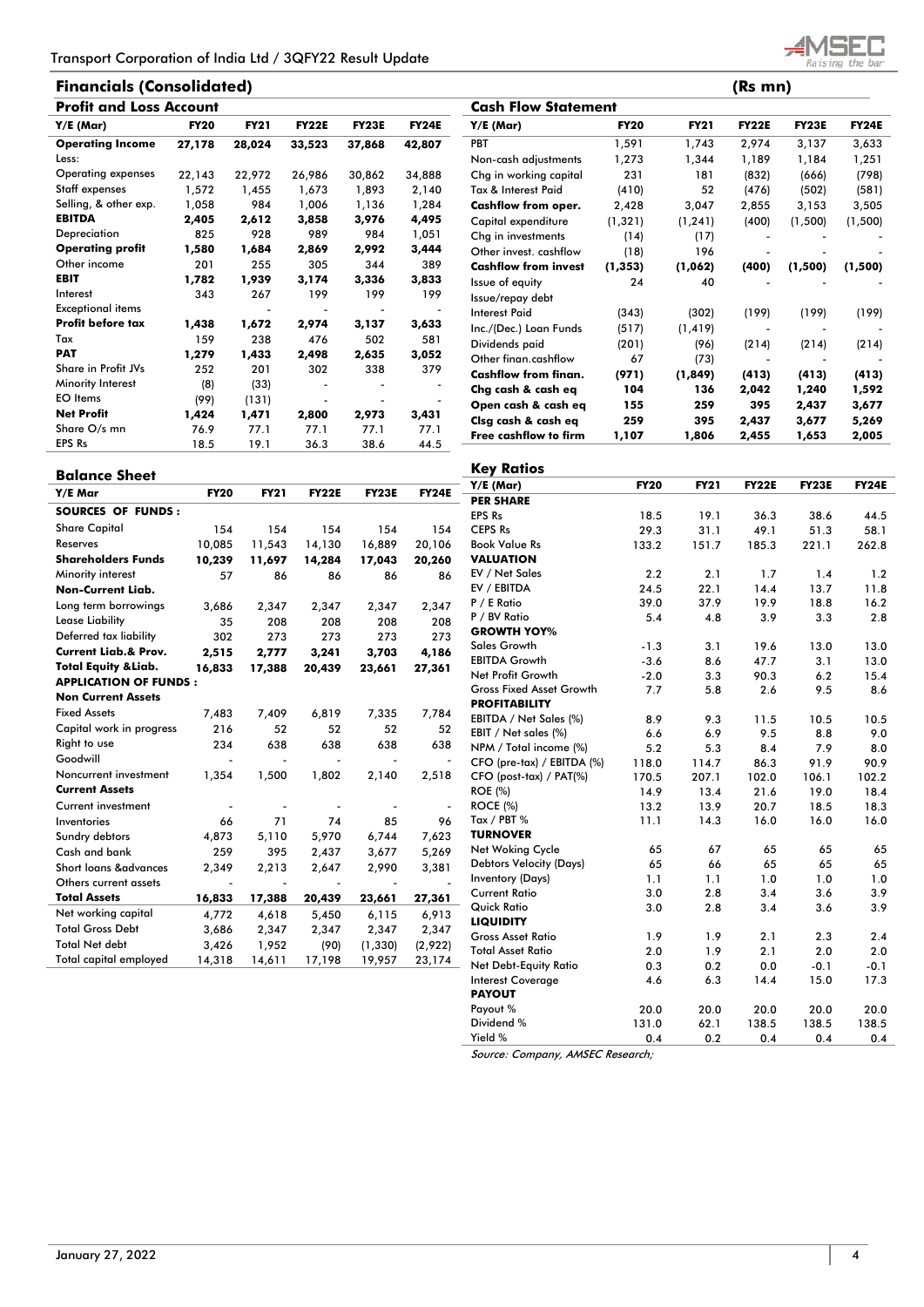

# **Recommendation rationale and Sector rating Recommendation rationale**

| <b>Buy: Potential upside of</b> | $> +15\%$ (absolute returns)          |
|---------------------------------|---------------------------------------|
| Accumulate:                     | $> +5$ to $+15%$                      |
| <b>Hold/Reduce:</b>             | $+5$ to $-5%$                         |
| Sell:                           | $\leq -5\%$                           |
| <b>Not Rated (NR):</b>          | No investment opinion on the<br>stock |

| The sector is expected to outperform relative<br>to the Sensex.                   |
|-----------------------------------------------------------------------------------|
| Underweight:<br>The sector is expected to underperform<br>relative to the Sensex. |
| The sector is expected to perform in line with<br>the Sensex.                     |
|                                                                                   |

# **Disclosures**

This Report is published by Asian Markets Securities Private Limited (hereinafter referred to as "AMSEC") for private circulation. AMSEC is a registered Stock Broker with National Stock Exchange of India Limited and BSE Limited in cash and derivatives segments. It is also having registration as a Depository Participant with CDSL and as Portfolio Manager. 'AMSEC is registered Research Analyst under SEBI (Research Analyst) Regulations, 2014 having Registration Number as INH000001378.'

AMSEC has other business divisions with independent research teams separated by Chinese walls, and therefore may, at times, have different or contrary views on stocks and markets.

AMSEC or its associates have not been debarred / suspended by SEBI or any other regulatory authority for accessing / dealing in securities Market. AMSEC, its associates or analyst or his relatives do not hold any financial interest in the subject company. AMSEC or its associates or Analyst do not have any conflict or material conflict of interest at the time of publication of the research report with the subject company. AMSEC or its associates or Analyst or his relatives hold / do not hold beneficial ownership of 1% or more in the subject company at the end of the month immediately preceding the date of publication of this research report.

AMSEC or its associates / analyst has not received any compensation / managed or co-managed public offering of securities of the company covered by Analyst during the past twelve months. AMSEC or its associates have not received any compensation or other benefits from the company covered by Analyst or third party in connection with the research report. Analyst has not served as an officer, director or employee of subject company and AMSEC / analyst has not been engaged in market making activity of the subject company.